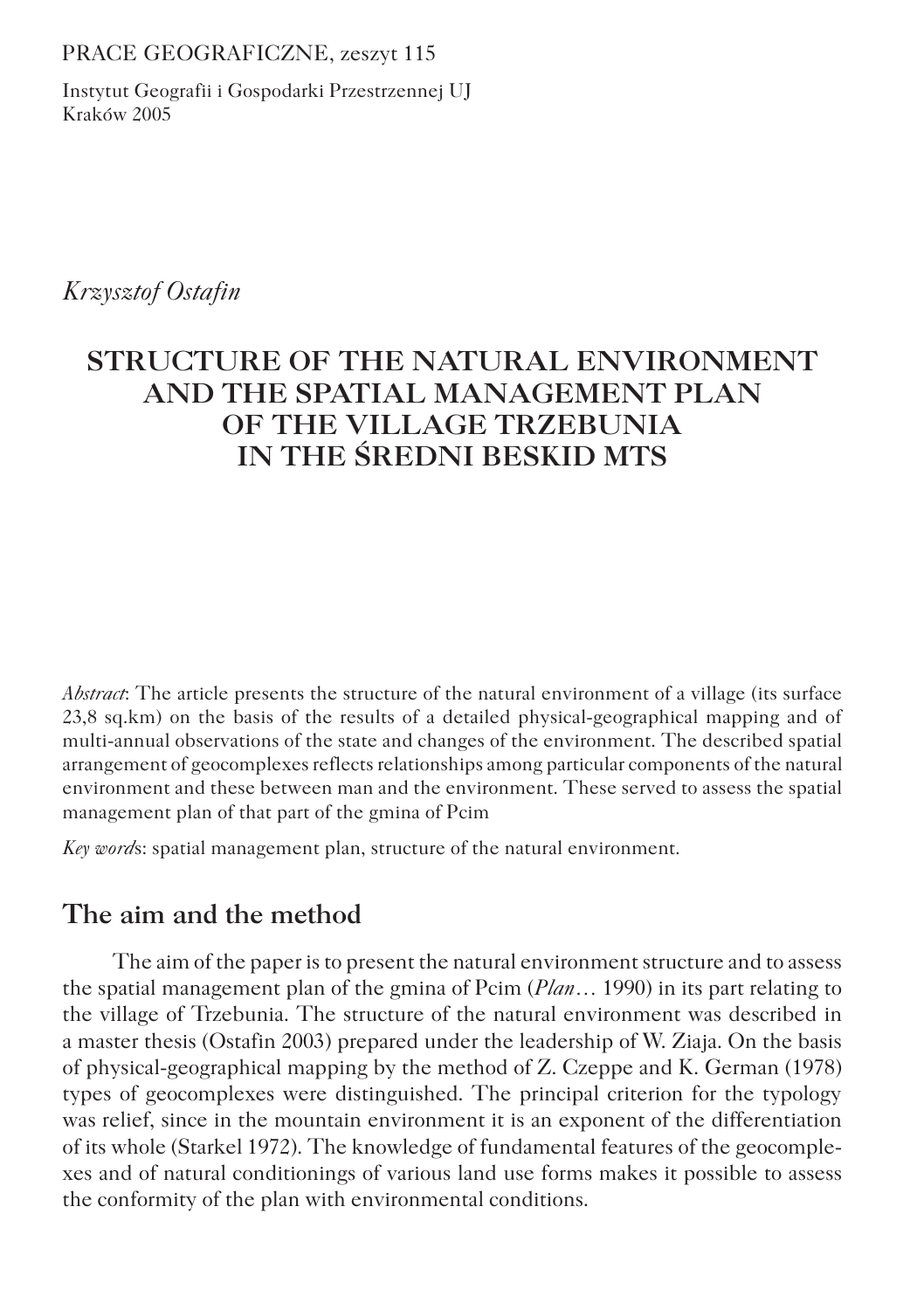### **Area of research**

Trzebunia is situated in the north-eastern part of the Średni Beskid Mts. It covers 23.8 sq. km in the south of the Myślenice district, gmina of Pcim, between two parallel ranges, the lower northern one (up to 727 m a.s.l.) represented by the ranges of Sularzówka and Trzebuńska Mount and the higher southern one (up to 857 m a.s.l.) of the range of Kotoń in the valley of the Trzebuńka.

### **Structure of the natural environment**

As a result of physical-geographical mapping 638 individual geocomplexes in the rank of uroczyskos were separated, which were grouped into 21 types of uroczysko units (Fig. 1, Tab. 1).

The most important features of the environmental structure are;

- numerical and surface co-domination of the types of uroczyskos of medium-inclined slopes, 10-15°, and of gentle slopes, 6-10°, intersected by numerous V-shaped valleys,
- high diversification of the number of uroczyskos in uroczysko types (from 1 in the uroczysko type of alluvial cones to 134 in the uroczysko type of medium- -inclined slopes, 10-15°,
- high diversification of the surface of uroczysko types (from 0.023 sq. km in the uroczysko type of alluvial cones to 7.767 sq. km in the uroczysko type of medium-inclined slopes, 10-15°,
- quantity-quality differentiation of uroczysko types dependent on landforms, which reflects the properties of bedrock and the stages of environment evolution. On very resistant rocks – the Magura and Ciężkowice strata, most frequent is the occurrence of uroczyskos of medium-inclined, steep, and very steep slopes and of V-shaped valleys,

*Explanations to Tab. 1:* No of types as in Fig. 1.: Relief: Sd – denudation flattenings, Ko – monadnock knolls, St – slopes, Os – landslides, Dn – trough-like valleys, W – V-shaped valleys, Dst – narrow terraced valleys, K – channel, T – terraces, Sn – alluvial cones - Lithology: Mg – Magura strata, In – Inoceramus strata, Pł – mottled shales, Hg – hieroglyphic strata, C – Ciężkowice strata, A – alluvia; Soil types:  $B -$  brown, M – alluvial soils; Waters:  $Gg -$  deep ground waters,  $Gp -$  shallow ground waters, Cs – permanent streams, Ce – episodic streams, Co – periodical streams, Wy – water outflows and seepages, P – waterlogged places, Z – springs; Dominant land use: L – forest, UR – arable land, Z – buildings, W – waters.

*Objaśnienia do Tab. 1*: Numery typów jak na Ryc 1., Rzeźba: Sd – spłaszczenia denudacyjne, Ko – kopy ostańcowe, St – stoki, Os – osuwiska, Dn – doliny nieckowate, W – wciosy, Dst – wąskie doliny sterasowane, K – koryto, T – terasy, Sn – stożki napływowe- Litologia: Mg – warstwy magurskie, In – warstwy inoceramowe, Pł – pstre łupki, Hg – warstwy hieroglifowe, C – warstwy ciężkowickie, A – aluwia, Typy gleb: B – brunatne, M – mady, Wody: Gg – gruntowe głębokie, Gp – gruntowe płytkie , Cs – cieki stałe, Ce – cieki epizodyczne, Co – cieki okresowe, Wy – wycieki, wysięki, P – podmokłości, Z – źródła, Dominujące użytkowanie: L – las, UR – użytki rolne, Z – zabudowania, W – wody.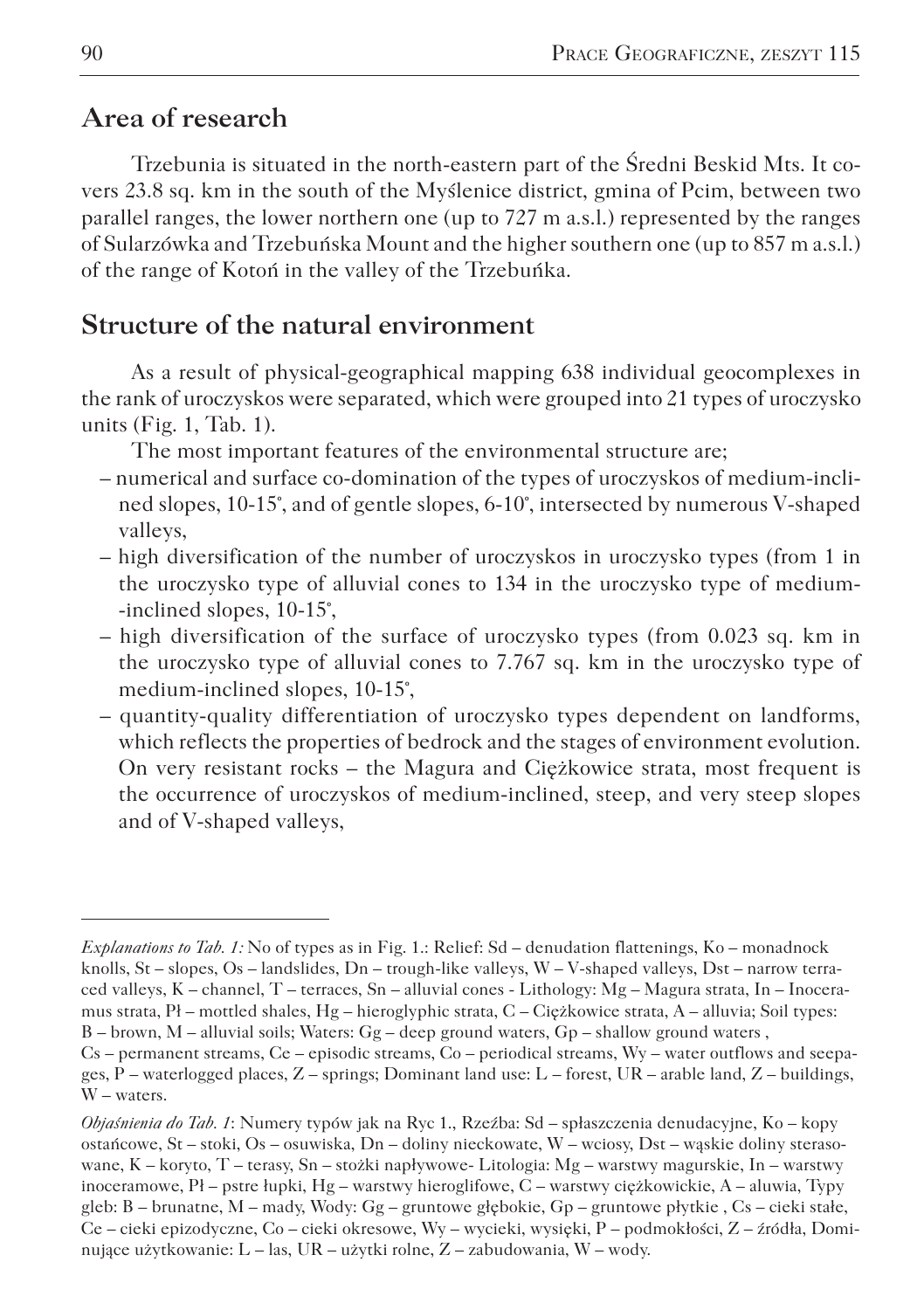| Dominant<br>land use                                             |                           |                   |                  | $\mathfrak{s}$   | 2.0R                   |                | UR. Z            | g                 |                     |                 |                | $\mathbb{E}$     |                                                  |                                            | u<br>Li                                 | ≧<br>∟i         | 9                      | 当<br>。                | UR. Z                  | Z, UR                    | $\mathbb{E}$   |
|------------------------------------------------------------------|---------------------------|-------------------|------------------|------------------|------------------------|----------------|------------------|-------------------|---------------------|-----------------|----------------|------------------|--------------------------------------------------|--------------------------------------------|-----------------------------------------|-----------------|------------------------|-----------------------|------------------------|--------------------------|----------------|
| anologns<br>Soil                                                 | $\overline{\phantom{a}}$  | $\mathbf{a}$      | $\mathbf{c}$     | $\mathbf{a}$     | $\mathbf{a}$           | $\mathbf{a}$   | $\mathbf{a}$     | $\mathbf{c}$      | $\mathbf{a}$        | $\mathbf{a}$    | $\mathbf{a}$   | $\mathbf{a}$     | $\mathbf{a}$                                     | B                                          | B,M                                     | $\geq$          | ⋝                      | ⋝                     | $\mathbf{a}$           | $\mathbf{a}$             | ⋝              |
| Water                                                            | යි                        | යි                | Gg               | G                | ၒ                      | යි             | Cs, Ce, P        | Cs, Ce, P, Wy,    | Cs. Ce. Wy. Z       | Cs, Ce, Z, WV   | Ce, Wy, P,     | டி. ந            | Co, Wy                                           | Cs, Z, Wy                                  | Cs, Z, P                                | ቤ<br>ሪ          | Gp, P, Z               | Gp. P. Z              | Gp, Wy                 | යි                       | Gp, Cs         |
| Dominant<br>inclined                                             | $6-6^\circ$               | $6^{\circ}$       | $0-6^\circ$      | ြိုင်            | $\overline{6^{\circ}}$ | $6 - 15^\circ$ | $6 - 10^{\circ}$ | $10 - 15^{\circ}$ | $15 - 20^{\circ}$   | $20 - 35^\circ$ | $0 - 35^\circ$ | $6 - 10^{\circ}$ | $6-15^\circ$ (bottom)<br>$5 - 35^\circ$ (slopes) | 10-25° (bottom<br>$20 - 35^\circ$ (slopes) | 3-6° (bottom)<br>$10-20^\circ$ (slopes) | $0-3^\circ$     | ڻ-<br>0-6              | $6^{\circ}$           | $\overline{6^{\circ}}$ | $0-6^\circ$              | $0-6^\circ$    |
| Dominant<br>litology                                             | $\overline{\mathbb{M}}$ g | Mg                | Μg               | $\equiv$         | ln. Pi                 | Μg             | In, Hg           | $\mathbb{N}$ g    | Μg                  | Μg              | różna          | lg, In           | various                                          | various                                    | ا ت                                     | ن م             | ں<br>ح                 | A, C                  | Hg, C                  | Lg.C, In                 | ن م            |
| Relief                                                           | SS                        | 8S                | SS               | Sd               | Sd                     | Ş              | 55               | 5                 | ಕಾ                  | ದ               | ő              | δñ               |                                                  | ⋧                                          | Dst                                     | ΚĪ              |                        |                       |                        |                          | င်္ဘ           |
| relative height dominant<br>above valley bottom)<br>Height a.s.l | 750-770 (405-420          | 590-728 (200-310) | 480-635 (120-190 | 410-580 (60-125) | 380-493 (20-55)        | 600-650        | 370-760          | 350-820           | $\frac{1}{360.850}$ | 360-779         | 390-720        | 382-560          | 377-760                                          | 341-720                                    | 370-450                                 | $341 - 500$ (<1 | $342 - 503(1.5 - 3.5)$ | $345 - 428$ $(3 - 7)$ | 350-487 (8-10)         | $365 - 435 (11, 5 - 19)$ | 364-375        |
| surface<br>km <sup>2</sup><br>Total                              | 0,04                      | 0.43              | 0.24             | 0.54             | 0.28                   | 0,08           | 6,46             | 7,76              | 3.88                | 1.72            | 0,82           | 0.12             | 0,07                                             | 1,35                                       | 0,14                                    | 0,17            | 0.41                   | 0.21                  | 0.21                   | 0,02                     | 0,02           |
| in the type<br>of units<br>Number                                |                           | Φ                 | ∞                | $\overline{C}$   |                        | 2              | 98               | 134               | 18                  | $\overline{29}$ | 26             | က္               | 21                                               | 32                                         | က                                       | က               | 27                     | Ξ                     | $\overline{9}$         | 4                        |                |
| he type<br>Vumber<br>đ                                           |                           | $\sim$            | $\sim$           | 4                | ∣ഥ                     | $\sim$ اها     |                  | ∞ ာ               |                     | Ρ               | 두              | $^{12}$          | ဘု                                               | $\overline{1}$                             | 15                                      | $\frac{1}{2}$   | 17                     | $\frac{8}{1}$         | $\overline{9}$         | 20                       | $\overline{c}$ |

Tab. 1. The characteristic of the types of uroczysko Tab. 1. The characteristic of the types of uroczysko Tab. 1. Charakterystyka typów uroczysk.Tab. 1. Charakterystyka typów uroczysk.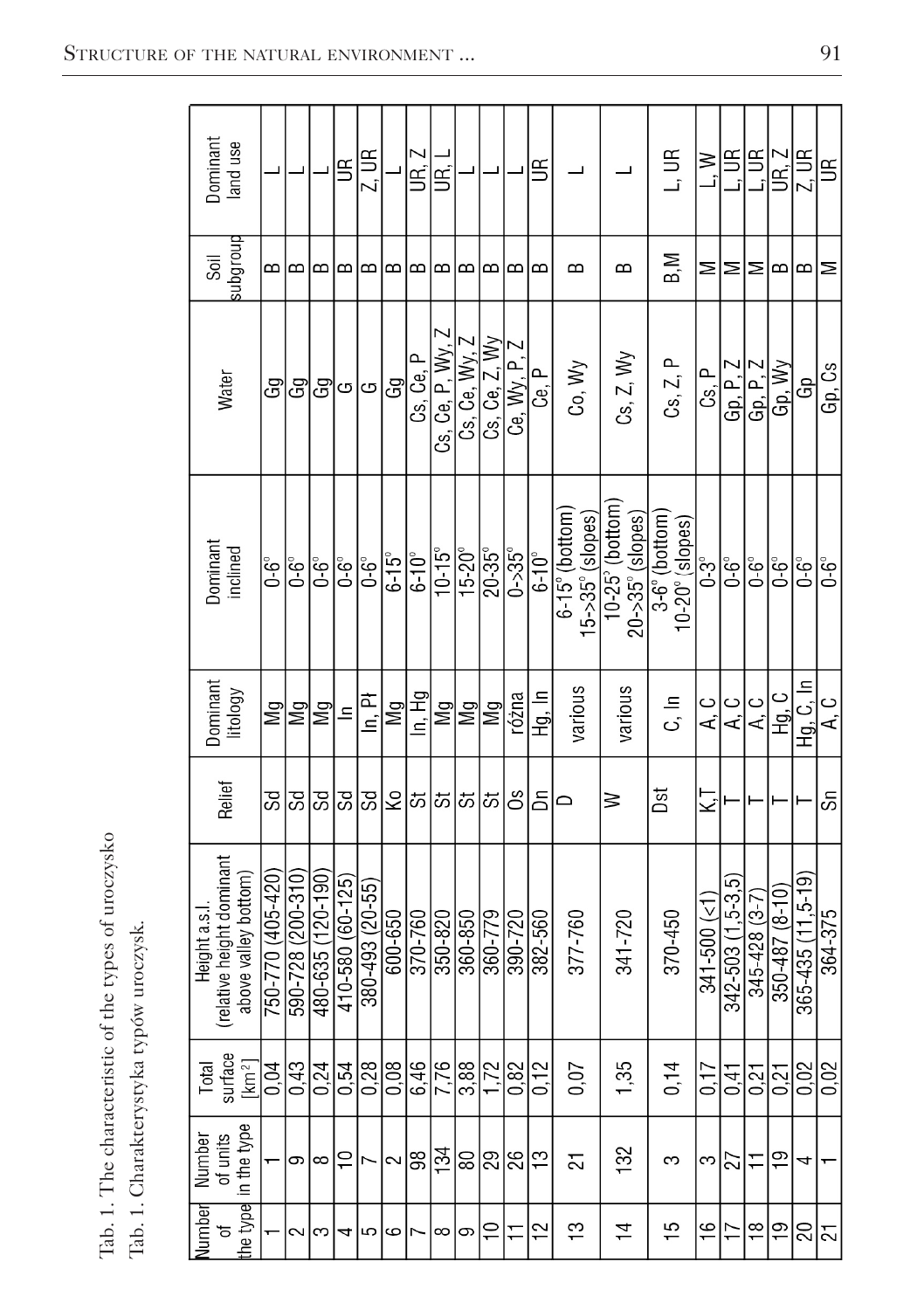On less resistant rocks- hieroglyphic, Inoceramus, mottled shales – uroczysko type of gentle slopes predominates. Stages of environmental evolution are reflected by the arrangement of uroczysko types of denudation flattenings and of terraces situated at varying heights:

- change of the dominating uroczysko types under the influence of height above sea level. On account of relative heights reaching 500 m a vertical change of the type arrangement is observed. The highest locations are represented by uroczysko types of denudation origin; flattenings of the Beskid level, the inner-mountain and of the foothill levels. The lower position is taken by uroczysko types of erosional and denudational origin; V-shaped valleys and dingles, trough-like valleys, low denudation flattenings and landslides. The lowest position is represented by uroczysko types of accumulation-erosion origin: terraces and the Trzebuńka channel,
- change of the dominating uroczysko types on the northern and southern side of the Trzebuńka valley. On the northern side a clear surface predominance (more than 20%) is represented by uroczysko types of ; denudation flattenings of the near-valley, foothill, and inner-mountain levels, and of dingles. On the northern side a clear surface prevalence (over 20%) over the northern side is revealed by uroczysko types of: denudational flattenings, very steep slopes, 20-35°, of the Pleistocene Riss terrace, and of landslides.

### **Spatial management plan**

The plan was approved of by the Gmina Council of Pcim in 1990. It includes directions, principles and indices of functional-spatial development of the Gmina by 2004 and was a basis for investment location.

The most crucial functions deciding about the gmina's development include;

- agriculture represented by breeding-arable and horticultural production directions,
- forestry with forest cultivation and timber production,
- servicing of residential and temporary population,
- tourism and recreation.

On account of gmina's situation in a planned area of protected landscape and in a zone of intermediate protection zone of the water reservoir of Dobczyce, prohibition was adopted of introducing industry there except for plants servicing the agriculture and small craft.

### **Assessment of the general assumptions of the spatial management plan**

The natural environment and the social-economic conditionings constrain the possibility of pointing to a main development direction. As far as Trzebunia is concerned the plan assumed implementation of agro-forest and tourist-recreational function.

The principal agents impeding the development of agriculture are ; high slope angles (some 40% of arable land is situated within uroczysko types of slope angles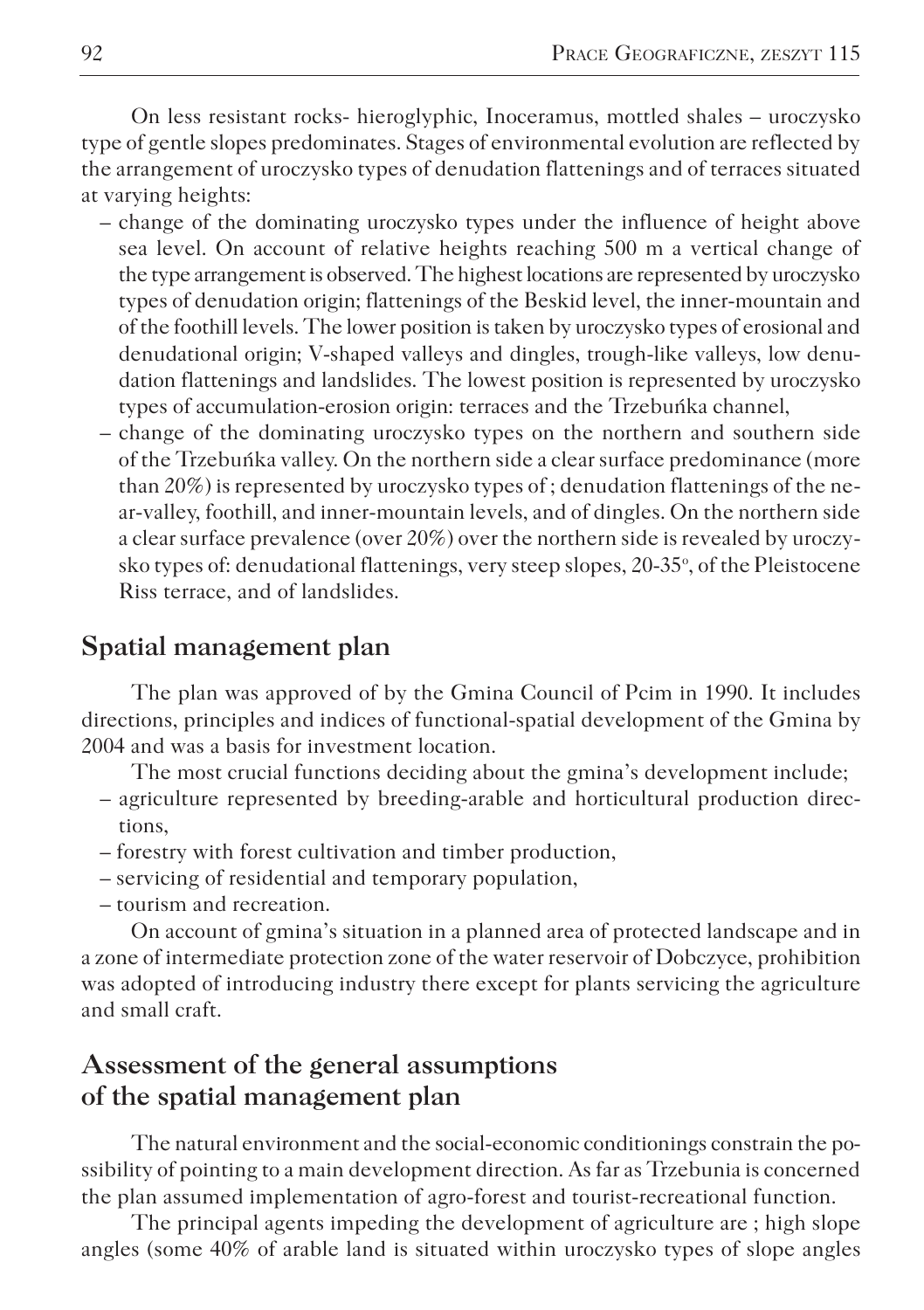above 10°), prevalence of brown leached and acid soils reckoned into 11 (grain--mountain) and 12 (mountain oat-potatoe) complex of agricultural usefulness, apart from the fragmentation and dispersion of plots (dominance of farms between 2 and 5 ha which cover 82.11 % of arable land). The breeding –cultivation direction proposed in the plan can be accepted on a scale of farms' own needs. The horticultural direction is more dependent on natural constraints resulting from a large surface of arable land in the type of mesoclimate of valley depressions to about 80 m above the valley floor, with frequent thermal inversions and the dominating share of northern exposures in the southern part of the valley. There are also social-economic barriers such as the lack of horticultural experience, a decreasing employment in agriculture or the fragmentation of plots.

Forests cover some 52% of the village surface, chiefly in uroczysko types of steep slopes  $(15{\text -}20^{\circ})$  and of very steep slopes  $(20{\text -}35^{\circ})$ . More than 70% of the forests belong to private owners. The century-long intensive economy brought about changes in the species composition of the forest and of low average age of tree stands, some 50 years. According to the assumptions of the spatial management plan that function is regulated by forest services.

The implementation of the tourist and recreational function requires, apart from large capital expenditure, the solution of waste management problems and of sewage treatment. This relates chiefly to the Trzebuńka stream (among other things a designed bathing pool) with lower class (II-III) waters. Little attention is paid to the possibilities of using other resources of the environment.

The plan introduces recommendations useful for the structure of the environment, associated with the use of land, such as;

- 1. Ban on clear cutting.
- 2. Conversions of wet grounds into meadows.
- 3. Afforestation of the poorest grounds with high slopes, sodding of erosion-liable grounds. During field investigations the occurrence of agriculturally used uroczyskos of steep slopes (15-20°) was found, these require lying fallow because of the intensification of denudation processes (rainwash, sliding of agricultural terraces).
- 4. Lowering of agro-forestal boundary and afforestation. The process of re-naturalization of landscape, strengthened after 1989, relates chiefly to the type of uroczyskos of medium-steep slopes (10-15°). It makes it possible to constrain the denudation of mountain slopes, to reduce the circulation of water, and adds to the regeneration of soils and of natural vegetation. In 2003 the surface liable to forest succession amounted to 42 ha i.e. some 2% of the village surface (Ostafin 2003).
- 5. Conservation of riparian and field vegetation.
- 6. Conformity of the architecture with landscape and counteracting the dispersion of buildings. The harmony of the architecture with landscape is low. Building extension at Trzebunia is concentrated in uroczysko types of gentle slopes (6-10°) and of higher terraces.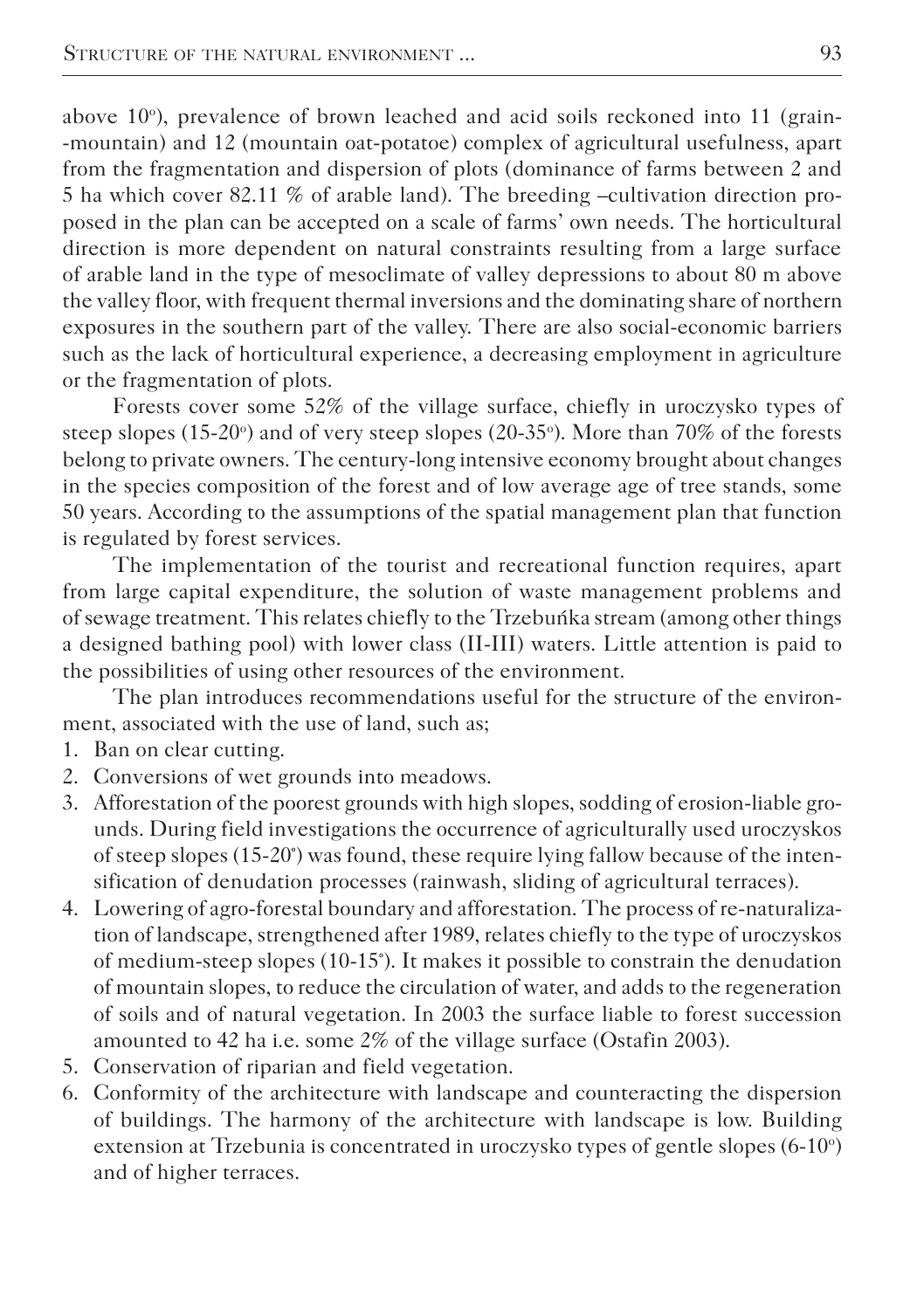# **The assessment of detailed assumptions of the spatial management plan**

On the basis of the spatial management plan it is possible to point to the following conflicts of its assumptions with the natural environment;

- 1. Introduction of buildings in uroczysko types of landslides and in their vicinity. The chief area of conflict relates to the upper part of the Trzebuńka catchment basin where in the vicinity of the buildings there are active landslides or areas liable to their origin. This can lead to building damage, because since 1997 fragments of the landslides have become active during summer months with heavy rainfall totals.
- 2. Introduction of buildings in uroczysko types of the lowest terrace levels. The main conflict field occurs in the central part of the village where the lowest terrace, 1-3 m high, is some 100 m wide and is built up. Despite intense deep erosion of the Trzebuńka (1-1,5 m on average during the past 50 years) a hazard of building damage occurs during high rises of water, with a high level of ground waters in the terraces leading to building wetting.
- 3. The designed waste landfill, 1 ha in surface, on the fissured, water-abundant Magura sandstones above the headwater zone and of water intake plants supplying three settlements. Such a location of the landfill can lead to pollution of waters and would require construction of a forest access road.

Apart from the mentioned fields of conflict the following faults were noticed in the plan;

- 1. Ill-traced administrative boundaries of the village to be seen in the map annex to the plan. The divergences from the boundary designated on cadastral maps 1: 2,000 amount to some 200-400m. They occur both in south-east, north-west and in the south of the village.
- 2. The planned nature reserve Kotoń does not cover the best-developed, some 100 years old communities of Dentario glandulosae-Fagetum. Instead, it is to include sub-ridge areas with a young fir-spruce forest and with a mixed forest. The location of the reserve should take into consideration a detailed nature inventory, especially phytosociological.
- 3. There is lack of criteria for the designation of roads and viewing panoramas and of tourist tracks. Their choice should be based on a methodical valuation of the natural environment.
- 4. Un-univocal descriptions relating to the natural environment e.g. "inclinations not excluding arable farming, pasture management should be obligatory on arable land as an optimum use of poor soils with high angles".

## **Conclusions**

A large number of geocomplexes over a small surface makes it difficult to point to a dominating development function for the village of Trzebunia. The combination in the plan of a few development possibilities of environmental management seems to be proper. Agriculture is best developing in uroczysko types of denudation flattenings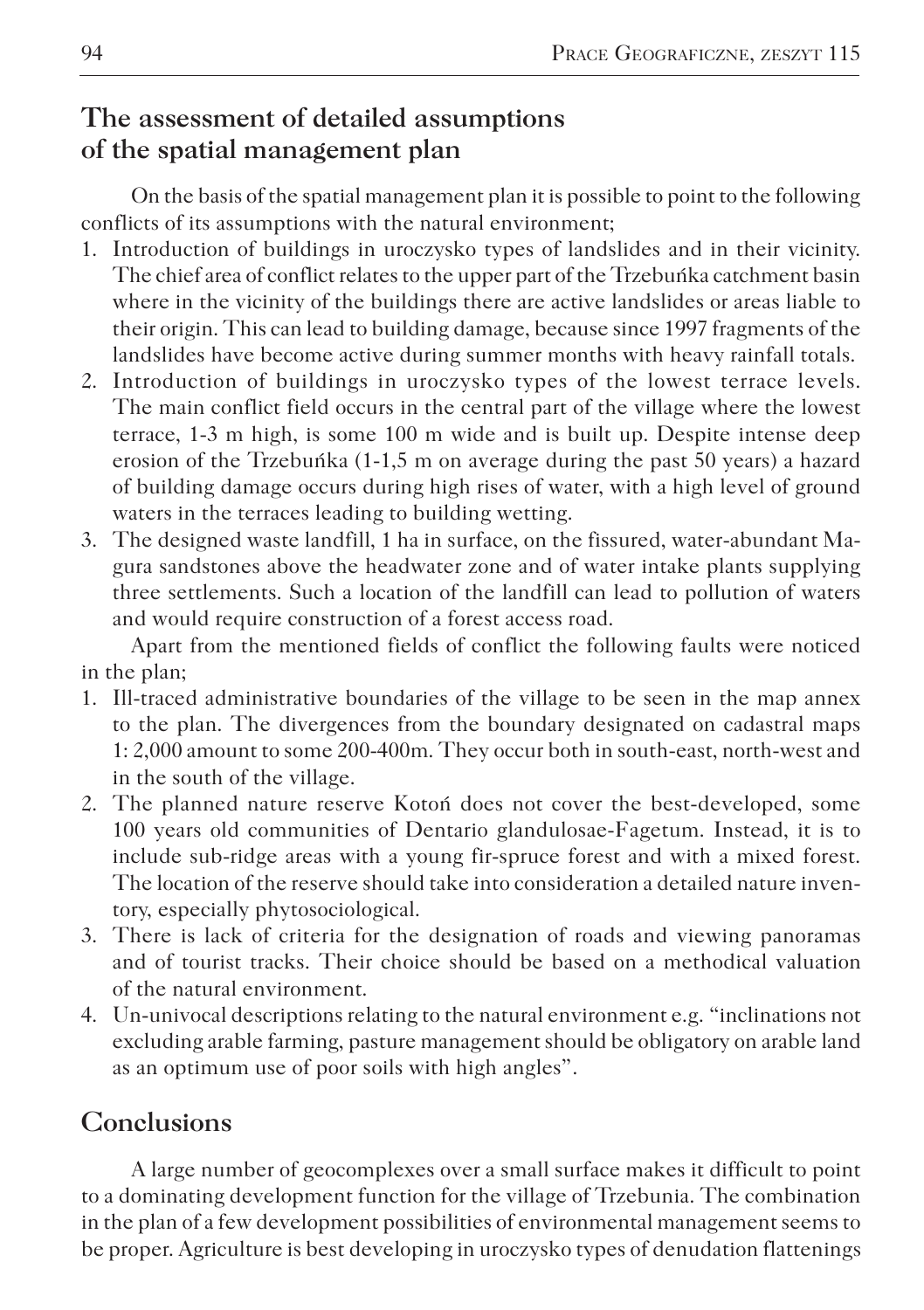on the near-valley level and on gentle slopes of 6-10 °. In most other uroczysko types, on account of high relief dynamics, the optimum use is forest. For the implementation of tourist-recreational function it is necessary to rapidly improve the water supply and sewage disposal system.

Detailed location decisions assumed in the spatial management plan require some correction. What is meant is the ban on building in geocomplexes of landslides and inundation terraces of the Trzebuńka. Objects arduous to the environment, protected areas and touristically attractive places, should be designated in consultation with specialists dealing with environmental components and landscape ecology.

 The planners should, to a higher degree, take advantage of complex papers on natural values. This would make it possible, at the preliminary stage, to point to potential conflicts, to precise implementation requirements for an investment project, and to reasonably use environmental resources.

#### **References**

Czeppe Z., German K., 1978, *Metoda kartowania fizycznogeograficznego*, Zesz. Nauk. UJ, Prace Geogr. 45, 123-138.

Ostafin K., 2003, *Struktura i współczesne przemiany środowiska przyrodniczego wsi Trzebunia w Beskidzie Średnim*, Praca magisterska, Archiwum Zakładu Geografii Fizycznej UJ, 133.

*Plan Zagospodarowania przestrzennego gminy Pcim*, 1990, Maszynopis w archiwum UG Pcim.

Starkel L., 1972, *Charakterystyka rzeźby Polskich Karpat i jej znaczenie dla gospodarki ludzkiej*, Probl. Zagosp. Ziem Górskich 10, 75-150.

## **Struktura środowiska przyrodniczego a plan zagospodarowania przestrzennego wsi Trzebunia w Beskidzie Średnim**

#### **Streszczenie**

Na podstawie badań terenowych wyróżniono 638 geokompleksów indywidualnych rangi uroczysk, które zgrupowano w 21 typów uroczysk (Ryc. 1, Tab. 1). Znajomość podstawowych cech typów geokompleksów i przyrodniczych uwarunkowań różnych form użytkowania przestrzeni pozwala na ocenę planu zagospodarowania przestrzennego gminy Pcim w jego części dotyczącej wsi Trzebunia. Zakłada się w nim rozwój funkcji rolno-leśnej i turystyczno-wypoczynkowej. Właściwe jest przyjęte połączenie kilku możliwości gospodarowania środowiskiem. Rolnictwo ma najlepsze warunki w typach uroczysk spłaszczeń denudacyjnych w poziomie przydolinnym, spłaszczeń denudacyjnych niskich i stoków łagodnych 6-10°. W większości pozostałych typów uroczysk z powodu dużej dynamiki rzeźby optymalnym użytkowaniem jest las. Dla realizacji funkcji turystyczno-wypoczynkowej konieczne jest szybkie uporządkowanie gospodarki wodno-ściekowej. Szczegółowe decyzje lokalizacyjne zakładane w planie zagospodarowania wymagają korekty. Dotyczy to zakazu zabudowy w typach